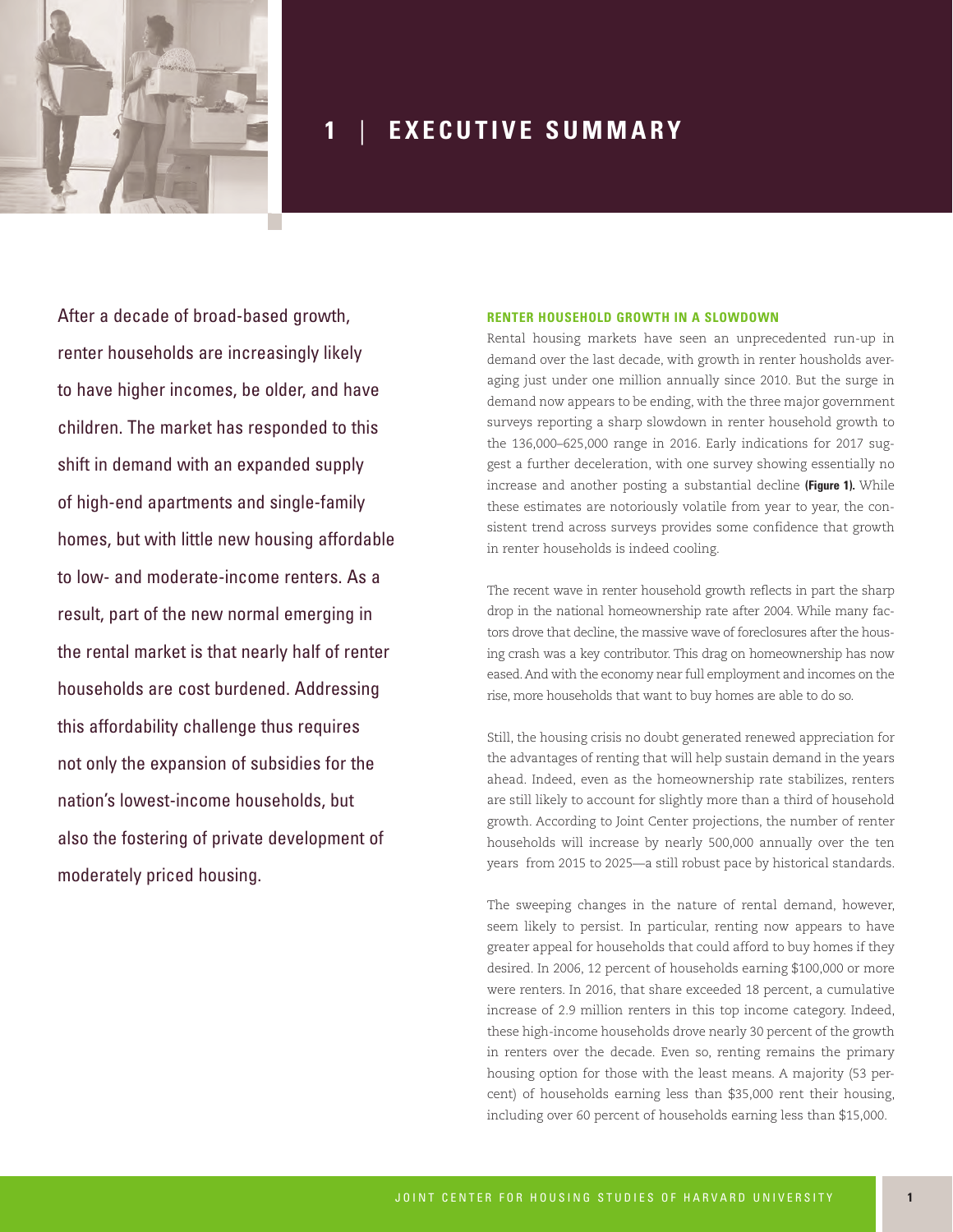### **FIGURE 1**

# **After a Decade of Expansion, the Pace of Growth in Renter Households Has Slowed**





■ Change in Renter Households (Left scale) ■ Number of Renter Households (Right scale)

Note: Estimate for 2017 is the average of second- and third-quarter data. Source: JCHS tabulations of US Census Bureau, Housing Vacancy Survey.

In addition, renters are now much older on average than a decade ago, reflecting both an increase in middle-aged households that rent and the overall aging of the population. The median age of renters thus increased from 38 in 2006 to 40 in 2016. Although roughly a third of renters are under age 35, nearly as many are now age 50 and over.

With renting more common across age and income groups, renter households are more representative of the broad cross-section of US families. Most notably, families with children now make up a larger share of households that rent (33 percent) than own (30 percent). Married couples without children, in contrast, make up 37 percent of homeowners and just 12 percent of renter households. Single persons are still the most common renter household type, accounting for fully 37 percent of all renter households.

While whites accounted for a large share of the overall growth in renters, renter households are quite racially and ethnically diverse. Unlike homeowners, who are overwhelmingly white, renter households include a large share (47 percent) of minorities. At the same time, one in five renter households is foreign born, reflecting the importance of rental housing to new immigrants.

#### **EVOLUTION OF THE RENTAL SUPPLY**

Soaring demand sparked a sharp expansion of the rental stock over the past decade. Initially, most of the additions to supply came from conversions of formerly owner-occupied units, particularly singlefamily homes, which provided housing for the increasing number of families with children in the rental market. Between 2006 and 2016, the number of single-family homes available for rent increased by

nearly 4 million, lifting the total to 18.2 million. While single-family homes have always accounted for a large share of rental housing, they now make up 39 percent of the stock.

Millions

More recently, though, growth in the single-family supply has slowed. The American Community Survey shows that the number of single-family rentals (including detached, attached, and mobile homes) increased by only 74,000 units between 2015 and 2016, substantially below the 400,000 annual increase averaged in 2005– 2015. With this slowdown in single-family conversions and a boom in multifamily construction, new multifamily units have come to account for a growing share of new rentals. Indeed, completions of new multifamily units intended for rent averaged 300,000 annually over the last two years, their highest level since the end of the 1980s.

Much of this new housing is targeted to higher-income households and located primarily in high-rise buildings in downtown neighborhoods. Given that construction and land costs are particularly high in these locations, the median asking rent for new apartments increased by 27 percent between 2011 and 2016 in real terms, to \$1,480. Using the 30-percent-of-income standard for affordability, households would need an income of at least \$59,000 to afford these new units, well above the median renter income of \$37,300.

At the same time, the supply of moderate- and lower-cost units has increased only modestly **(Figure 2).** While the share of new units renting for at least \$1,100 jumped from 37 percent in 2001 to 65 percent in 2016, the share renting for under \$850 shrank from just over two– fifths to under one–fifth. The lack of new, more affordable rentals is in part a consequence of sharply rising construction costs, includ-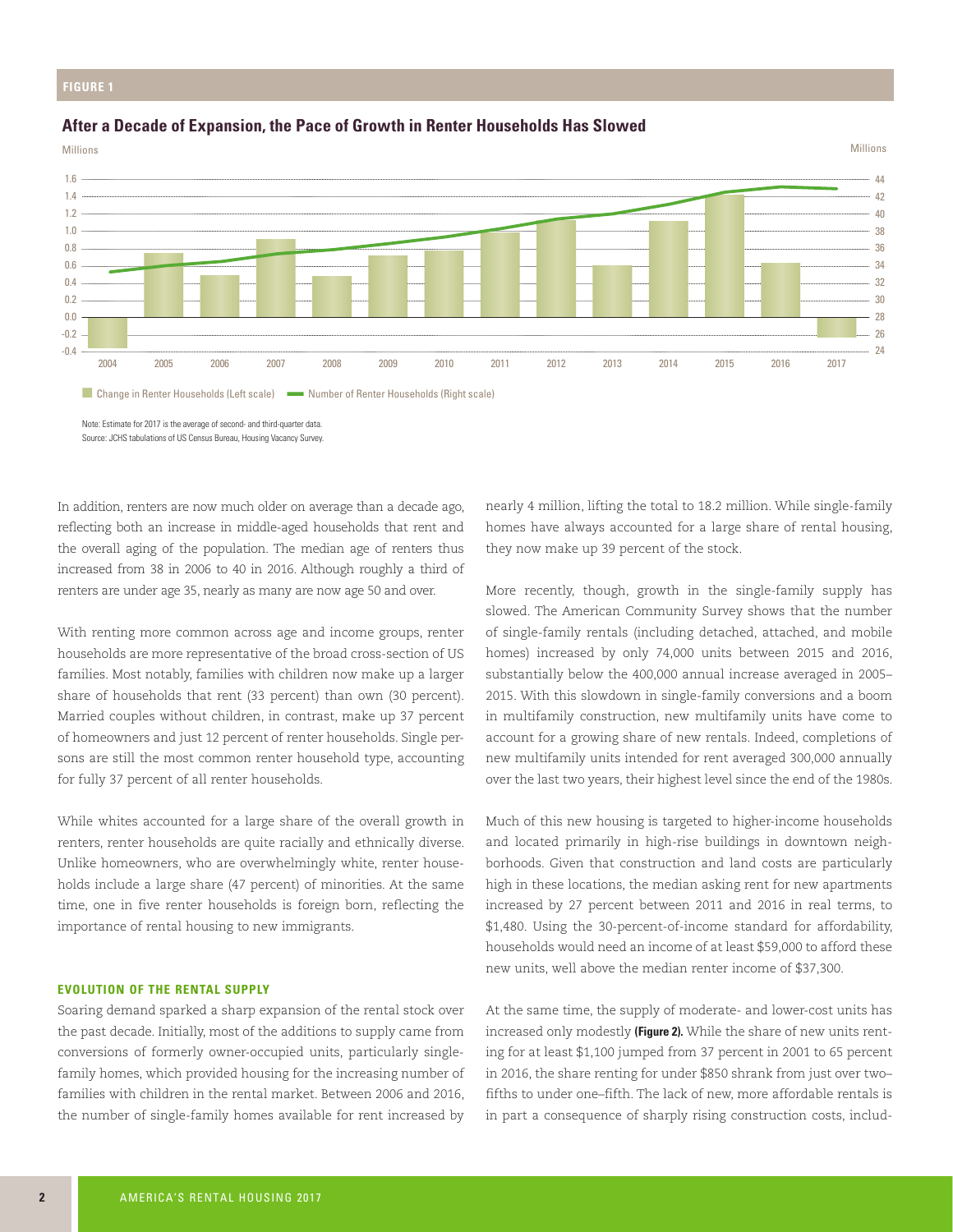# **Additions to the Rental Stock Are Increasingly at the Higher End**

Share of Recently Built Units



■ Under \$650 ■ \$650–849 ■ \$850–1,099 ■ \$1,100–1,499 ■ \$1,500 and Over

Notes: Recently built units in 2001 (2016) were constructed in 1999–2001 (2014–2016). Monthly housing costs include rent and utilities and are in constant 2016 dollars, adjusted for inflation using the CPI-U for All Items Less Shelter. Data exclude vacant units and units for which no cash rent is paid.

Source: JCHS tabulations of US Census Bureau, 2001 and 2016 American Community Survey 1-Year Estimates.

ing labor and materials. According to estimates from RS Means, the costs of building a basic, three-story apartment building increased by 8 percent from 2016 to 2017 alone. Tight land use regulations also add to costs by limiting the land zoned for higher-density housing and entailing lengthy approval processes.

Given these high development costs, most of the demand for lowpriced rentals must be met by older units. Only a fifth of existing units rented for under \$650 a month in 2016, and nearly half of these units were built before 1970. Affordably priced rentals are frequently located in smaller multifamily structures, with one-quarter of lowcost units in buildings with 2–4 apartments.

In many cases, the supply of these so-called naturally occurring affordable rentals is replenished as rents on older housing fall due to aging and obsolescence. But with overall rental demand strong, particularly in centrally located communities, rents for an increasing number of once-affordable units have become out of reach for lower-income households. At the same time, the rents charged for units in neighborhoods with weak demand may not support **15% 22%** adequate maintenance, leaving those rentals at risk of deterioration and loss. Given the lack of new construction of lower-cost rentals, preserving the existing stock of privately owned affordable units is increasingly urgent.

# **RENTAL MARKETS AT A TURNING POINT 21%**

Rental construction led the housing recovery, rebounding nearly four-fold from the market trough in 2009 to 400,000 units in 2015— **18%** the highest annual level since the late 1980s. But after moving sideways in 2016, the pace of multifamily starts has fallen 9 percent through October 2017. The slowdown has occurred in markets across the country, but is most evident in metros where multifamily **25%** construction had been strongest.

In addition to the slowdown in construction, a variety of measures suggest that the rental boom is cresting. RealPage reports increasing slack in the professionally managed apartment market, with vacancy rates rising over the past year in 94 of the 100 metros tracked. The clearest **18%** signs of loosening are in the higher-priced Class A segment, where the vacancy rate was up 1.5 percentage points year over year in the third **25% 9% 9%** quarter of 2017, to 6.0 percent **(Figure 3).** Vacancy rates in the lower-cost Class C segment also rose but remain quite low at 4.1 percent.

> Apartment rents are also increasing more slowly in all three segments of the market **(Figure 4).** This deceleration has appeared in all four regions of the country and in large and small markets alike. Even so, conditions in selected markets—particularly smaller metros and locations in the Midwest, such as Cincinnati and Minneapolis were still heating up.

> Over the last six years, increases in the median rent have exceeded inflation in non-housing costs by more than a full percentage point annually, with the largest gains in the South and West. Median rents have risen at twice the national pace in markets with rapid population growth, such as Austin, Denver, and Seattle. And within these fast-growing metros, rents in previously low-cost neighborhoods rose nearly a percentage point faster each year than in high-cost neighborhoods.

> Meanwhile, rental property owners continue to benefit from still healthy increases in operating incomes and property values. According to the National Council of Real Estate Investment Fiduciaries, net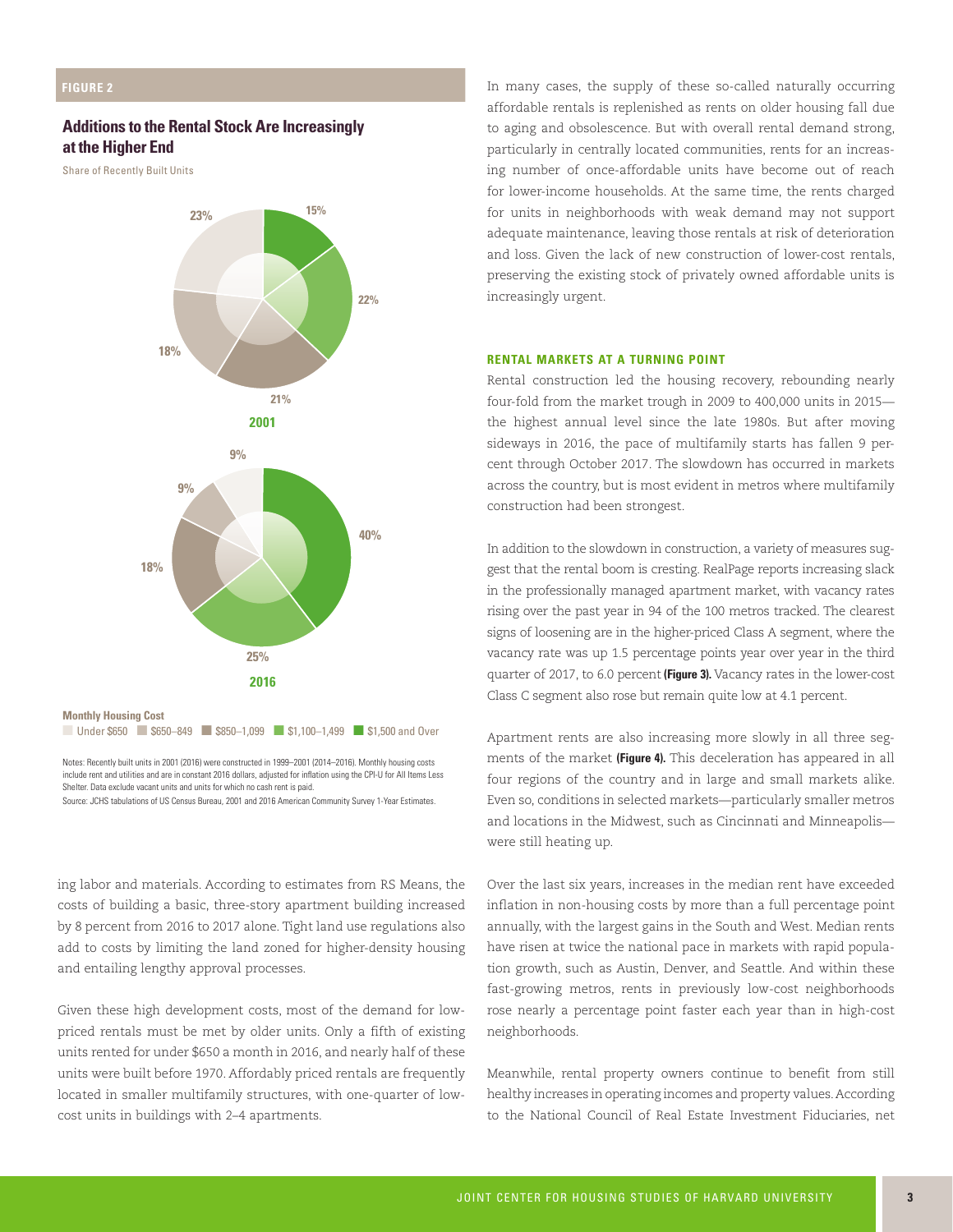# **FIGURE 3**

# **As Vacancy Rates Begin to Climb…**

Rental Vacancy Rate (Percent)



**FIGURE 4**



**… Rent Growth Appears Set for a Steeper Slowdown**

Notes: Vacancy rates are calculated as smoothed four-quarter trailing averages. Vacancy rate for all rental units is from the HVS. RealPage data cover professionally managed apartments in buildings with five or more units.

Sources: JCHS tabulations of US Census Bureau, Housing Vacancy Survey (HVS), and RealPage, Inc.

Notes: Growth in rents for all units is measured by the CPI for Rent of Primary Residence, including utilities. RealPage data cover professionally managed apartments in buildings with five or more units. Sources: JCHS tabulations of Bureau of Labor Statistics, and RealPage, Inc.

operating incomes were up 3.8 percent in the third quarter of 2017 from a year earlier. In addition, Real Capital Analytics reports that real apartment prices climbed 6.3 percent in the second quarter of this year. Although declining, rates of return on investment remained relatively strong at 6.2 percent. The pace of investment, however, appears to be slowing, with the volume of large international and institutional deals falling in many major apartment markets.

Even so, multifamily financing remains at an all-time high. According to the Mortgage Bankers Association, the volume of outstanding multifamily mortgage debt increased by about 20 percent in 2015–2016, rising to nearly \$1.2 trillion in early 2017. Federally backed debt rose by 25 percent, while bank and thrift lending was up 29 percent. Meanwhile, multifamily loan delinquencies are extremely low. Some caution appears to be creeping into the market, however, with the latest Federal Reserve loan officer surveys pointing to tightening credit and slowing demand.

#### **SLIGHT EASING OF AFFORDABILITY PRESSURES**

With the economy continuing to improve and income growth accelerating, the share of renters with cost burdens (paying more than 30 percent of income for housing) fell in 2016 for the fourth time in five years, to 47 percent **(Figure 5).** The number of cost-burdened renters also fell for the second consecutive year, declining from 21.3 million in 2014 to 20.8 million in 2016, with the number of severely burdened households (paying more than 50 percent of income for housing) dipping from 11.4 million to 11.0 million. However, this progress comes

only after a decade of steep increases. At the average rate of improvement from 2014 to 2016, it would take another 24 years for the number of cost-burdened renters to return to the 2001 level.

The high incidence of cost burdens reflects the divergent paths of rental housing costs and household incomes. Between 2001 and 2011, median rental housing costs rose 5 percent in real terms while median renter incomes dropped 15 percent. Since 2011, however, real housing costs have increased 6 percent while income growth has picked up 16 percent (due in part to the increasing share of renters with higher incomes). But even with the recent turnaround in incomes, the cumulative increase in rental housing costs since 2001 has been far larger.

The rental market thus appears to be settling into a new normal where nearly half of renter households are cost burdened. An important element of this trend is that more middle-income renters are spending a disproportionate share of income for housing. Indeed, the share of renters earning \$30,000–45,000 with cost burdens jumped from 37 percent in 2001 to 50 percent in 2016, and the share earning \$45,000–75,000 nearly doubled from 12 percent to 23 percent. In addition, the cost-burdened share of lowest-income households (earning less than \$15,000) was still a stunning 83 percent, with the vast majority experiencing severe burdens.

Given the fundamental need for shelter, rent is typically the first bill paid each month. High housing costs erode renters' purchasing power, leaving little money left over for other essentials such as food, childcare, and healthcare. In 2016, the median renter in the bottom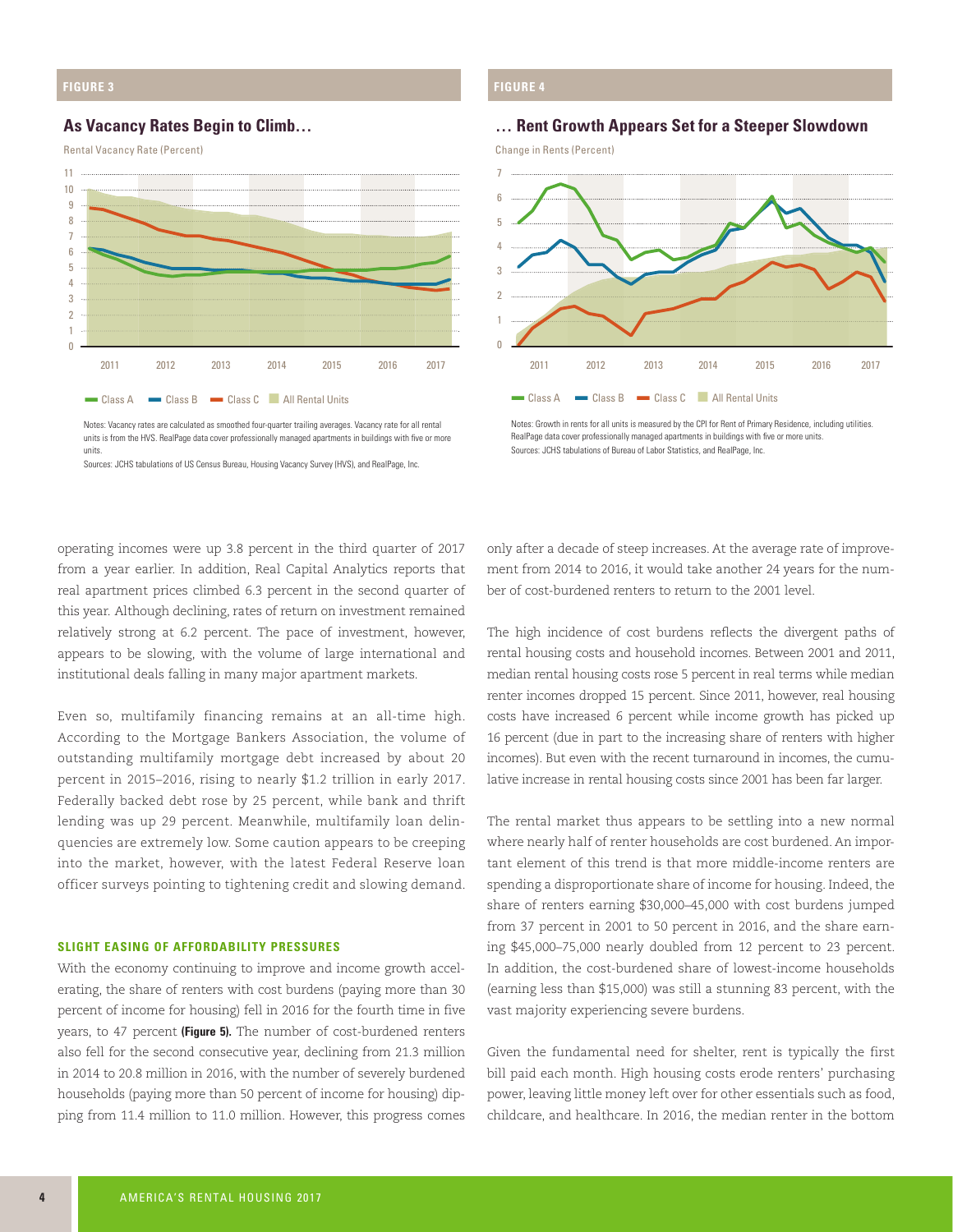income quartile had just \$488 per month to spend on other essentials—18 percent less than in 2001 after adjusting for inflation. The added costs of utilities and transportation further strain household budgets. Low-income households with children and older adults with severe rental cost burdens are in a particularly precarious position and may be unable to afford other goods and services that are critical to health and well-being.

#### **SHORTFALL IN RENTAL ASSISTANCE**

Need for housing assistance continues to grow. HUD's Worst Case Housing Needs 2017 Report to Congress shows that the number of very low-income households receiving rental assistance increased by 600,000 from 2001 to 2015. Over the same period, the number of very low-income households (making less than 50 percent of area median) grew by 4.3 million, with extremely low-income households (making less than 30 percent of area median) accounting for more than half (2.6 million) of this increase. As a result, the share of renters potentially eligible for assistance and that were able to secure this support declined from 28 percent to 25 percent **(Figure 6).** Meanwhile, the share of very low-income renters facing worst case needs—that is, paying more than half their incomes for housing and/or living in severely inadequate units—increased from 34 percent to 43 percent.

Making matters worse, much of the subsidized rental stock is at risk of loss either due to under-maintenance or expiring affordability periods. Public housing is particularly under threat, with a backlog of deferred repairs last estimated at \$26 billion in 2010. In fact, the number of occupied public housing units fell by 60,000 between 2006 and 2016. The Rental Assistance Demonstration (RAD) program was launched in 2012 to convert public housing into long-term projectbased Section 8 contracts in order to provide more flexible financing for improvements. The RAD program quickly reached its initial cap of 60,000 units, which has since been increased to 225,000 units.

The two main sources of rental housing assistance are the Housing Choice Voucher and Low Income Housing Tax Credit (LIHTC) programs. Vouchers enable recipients to choose units on the open market as long as they meet rent and quality standards. Despite a 6.8 percent increase in funding between 2011 and 2016, rising rents kept growth in the number of voucher holders to just 5.8 percent.

In contrast, the LIHTC program provides funding for new construction as well as rehabilitation and preservation of existing assisted housing. In recent years, the LIHTC program has supported 70,000 affordable rental units per year, with roughly 55 percent added through new construction. But over the next decade, nearly 500,000 LIHTC units, along with over 650,000 other subsidized rentals, will come to the end of their required affordability periods. The need for funding to help rehabilitate and preserve this important stock will fuel significant demand for LIHTC funding, thus limiting opportunities to build new affordable rentals.

In recognition of the important role that the LIHTC program plays, the Congress is considering a bipartisan proposal to expand funding while also introducing reforms that would improve the ability of the program to serve both lower- and moderate-income households

# **FIGURE 5**



**Despite Recent Declines, the Number and Share of Cost-Burdened Renters Remain Well Above Levels a Decade Ago**

Notes: Moderately (severely) cost-burdened households pay 30–50% (more than 50%) of income for housing. Households with zero or negative income are assumed to have severe burdens, while households paying no cash rent are assumed to be without burdens.

Source: JCHS tabulations of US Census Bureau, American Community Survey 1-Year Estimates.